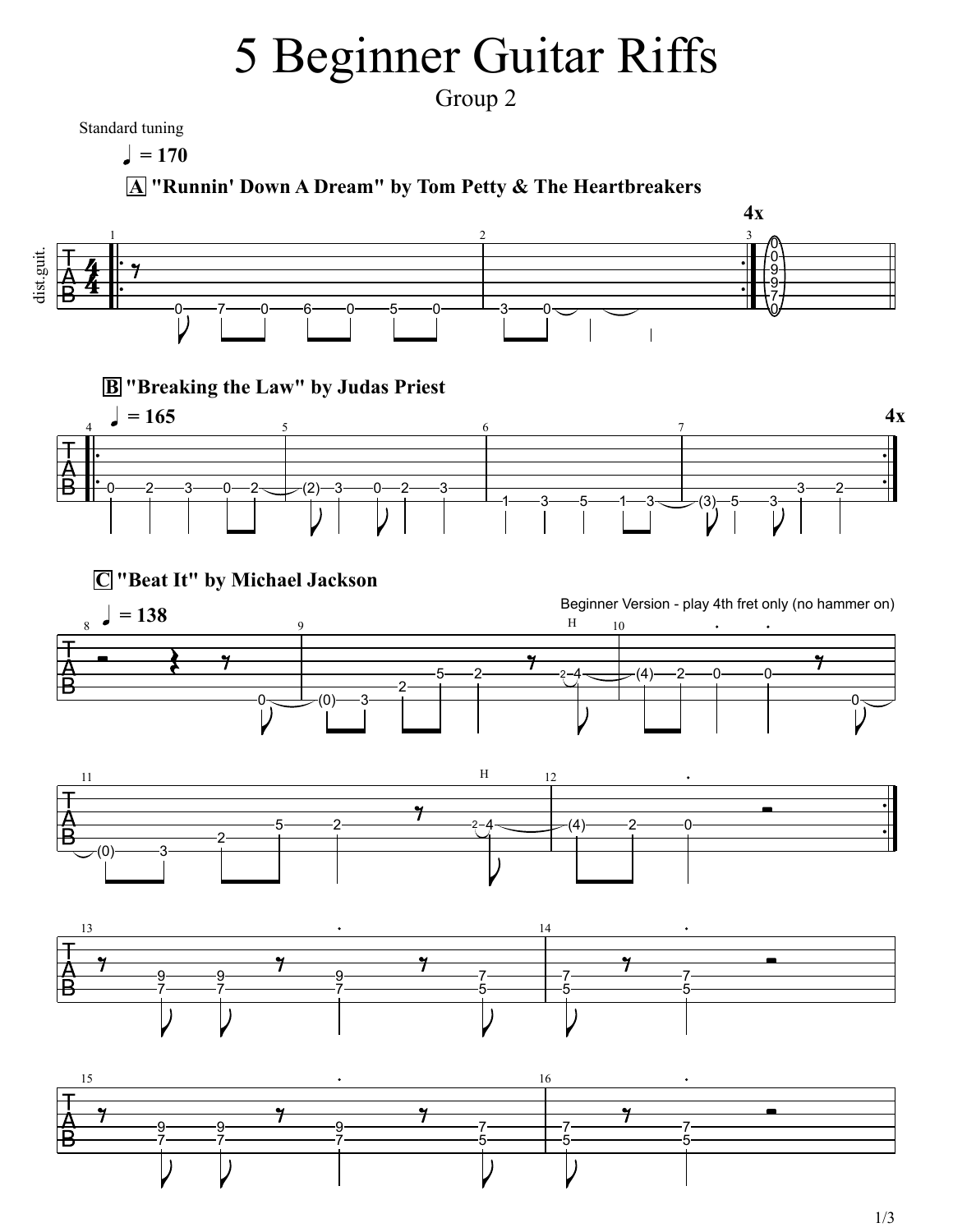

**D "Seven Nation Army" by The White Stripes**